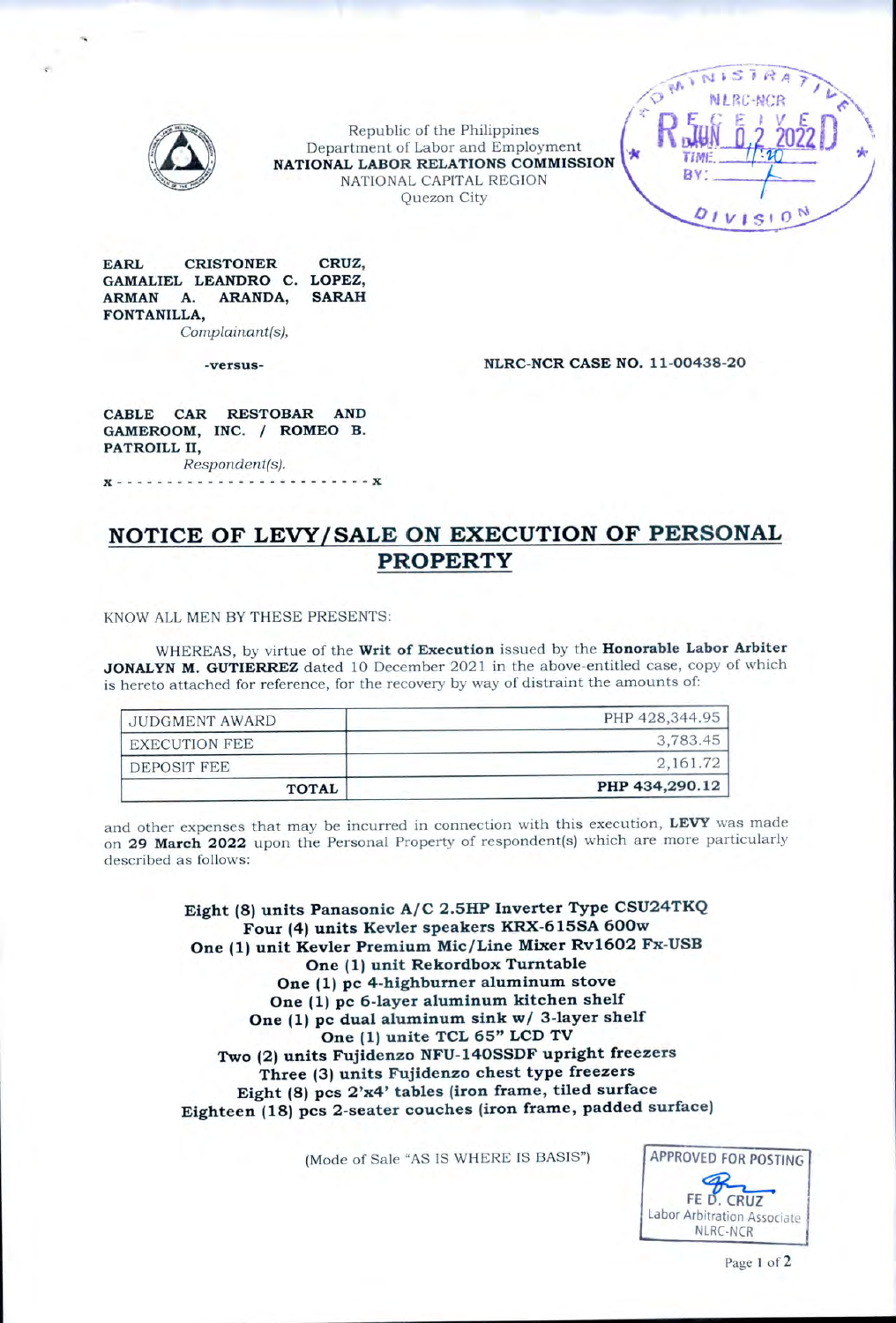NOW THEREFORE, by virtue of the said Writ of Execution and in accordance with Rule 39, Section 18, of the New Rules of Court in the Philippines, the undersigned Sheriff will sell at public auction to the highest bidder for CASH and in PHILIPPINE CURRENCY, on 09 June 2022 at 03:00 p.m. or soon thereafter, at the property's location at Cable Car, Unit G4, Ground & 2nd Floor, Eastwood, Citywalk 1, Bagumbayan, Quezon City the above-described properties in order to satisfy said Writ of Execution, together with interests, costs and expenses of sale.

01 June 2022.

**CHRISTIANSEN CASTEN Sheriff III** 

WARNING !!!

It is absolutely prohibited to remove, deface, or destroy this Notice of Sale on or before the date of sale, under penalty of the law.

N.B.

Properties levied herein are still in the possession of the respondent and will be made available at the time of the Auction Sale.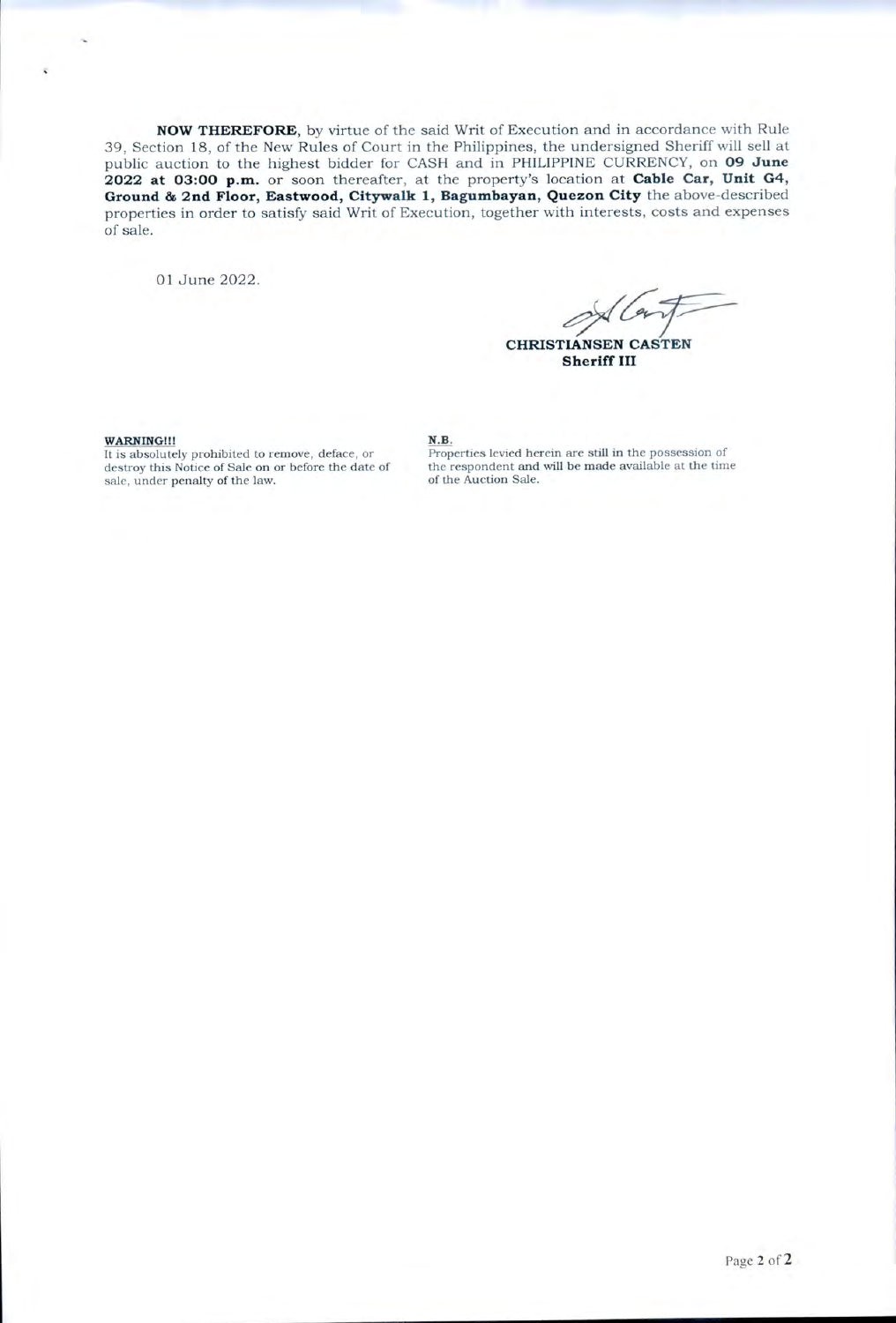Republic of the Philippines Department of Labor and Employment NATIONAL LABOR RELATIONS COMMISSION National Capital Region Quezon City

EARL CRISTONER CRUZ, GAMALIEL LEANDRO C. LOPEZ, ARMAN A. ARANDA, SARAH FONTANILLA Complainants,

-versus-

**NLRC NCR Case No. 11-00438-20** 

CABLE CAR RESTOBAR AND GAMEROOM, INC./ROMEO **B. PASTROILL II,** Respondents.

 $- - - - X$ 

## WRIT OF EXECUTION

TO: SHERIFF CHRISTIANSEN S. CASTEN NLRC-NCR, Bookman Building Banawe, Quezon City

 $\frac{d}{dz}$ 

DEC 13 2021

GREETINGS:

WHEREAS, on 30 July 2021, the undersigned Labor Arbiter rendered a DECISION in the above-entitled case, the dispositive portion of which reads, as follows:

> "WHEREFORE, respondent corporation Cable Car Restobar and Gameroom, Inc. is hereby ordered to pay complainants their individual service charges, as follows: P108,089.90

1. Earl Cristoner Cruz  $=$ 

CERTIFIED TRUE COPY FED. CRUZ **CERTIFIED TRUE COPY** Labor Arbitration Associate NLRC - NCR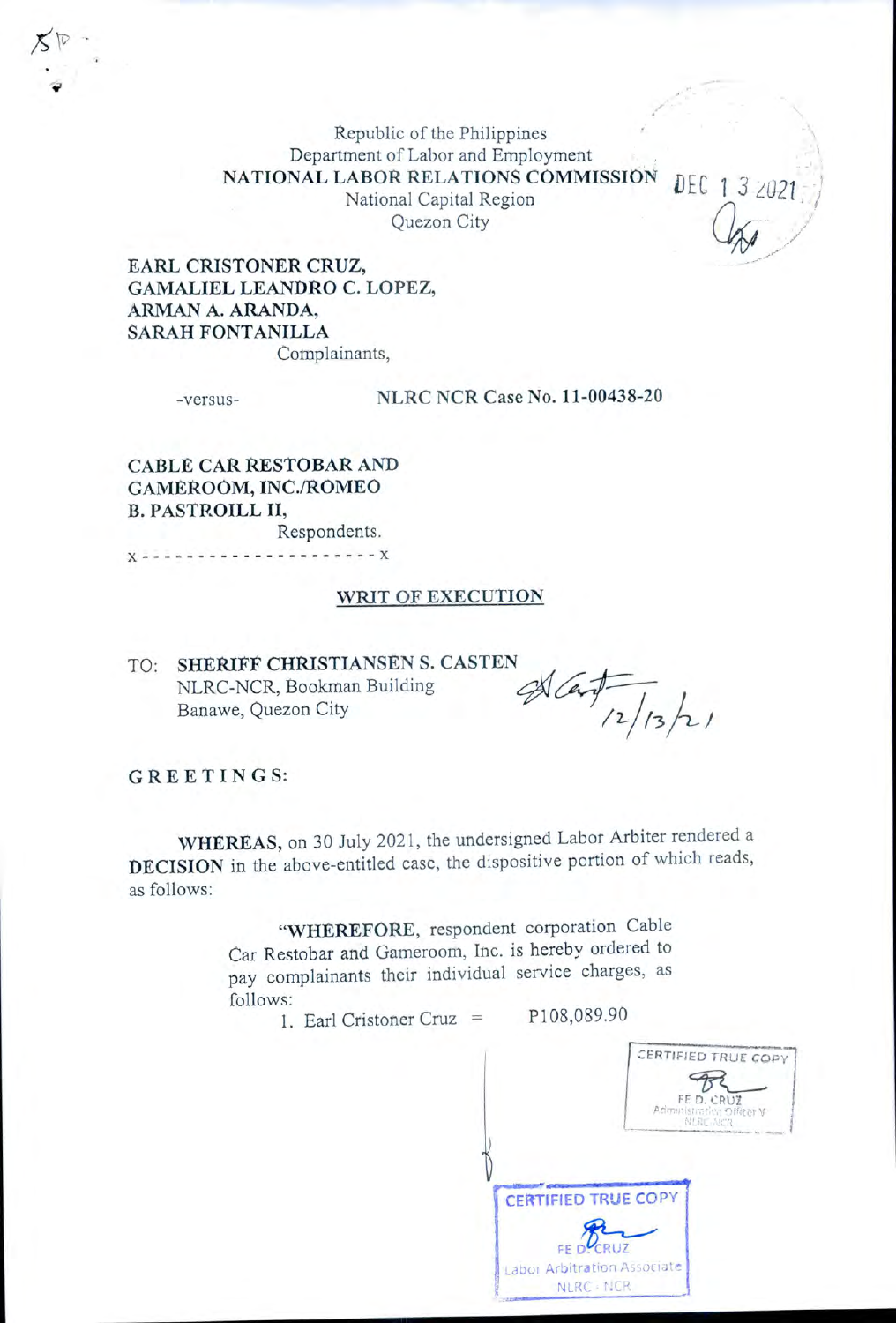| 2. Gamaliel Leandro Lopez = $\overline{r}$ |  | P144.914.05 |
|--------------------------------------------|--|-------------|
|                                            |  |             |

| 3. Sarah Fontanilla $=$ | P 68,382.24 |
|-------------------------|-------------|
|                         |             |

|  | 4. Arman Aranda $=$ |  | P106,958.76 |  |  |
|--|---------------------|--|-------------|--|--|
|  |                     |  |             |  |  |

upon receipt of this decision.

All other claims are hereby DISMISSED for lack of substantial basis.

### **SO ORDERED."**

WHEREAS, on 18 October 2021, this Arbitration Office issued a **CERTIFICATE OF FINALITY**, certifying that the Decision rendered in this case, has pursuant to Section 21 (a) Rule V of the 2011 NLRC Rules of Procedure, as amended, become final and executory on 13 September 2021

WHEREAS, on 03 December 2021, complainants thru counsel filed a MOTION FOR WRIT OF EXECUTION dated 18 November 2021, copy furnished the respondents thru LBC. This Arbitration Office received it on 06 December 2021.

WHEREAS, on 24 November 2021, this Arbitration Office received a MOTION FOR ISSUANCE OF WRIT OF EXECUTION dated 19 November 2021; and

WHEREAS, this Arbitration Office resolves to GRANT the complainants' motion for writ of execution pursuant to Section 1, Rule XI of the NLRC Rules of Procedure, as amended, that a Writ of Execution may be issued *motu proprio* or on motion upon a Decision or Order that has become final and executory.

NOW, THEREFORE, you are hereby commanded to COLLECT in accordance with Section 9, Rule XI of the 2011 NLRC Rules of Procedure, as amended, the total amount of FOUR HUNDRED TWENTY-EIGHT THOUSAND THREE HUNDRED FORTY-FOUR PESOS AND NINETY-FIVE CENTAVOS (P428,344.95) from the respondent CABLE CAR RESTOBAR AND GAMEROOM, INC., whose address on record is at 3/F Campe Building, Sampaguita Street, Barangay Marimar, Bicutan 1700 Parañaque Citya, OR anywhere in the Philippines where it may be located, representing payment of service charges for all four (4) complainants (Earl Cristoner Cruz - P108,089.90; Gamaliel Leandro Lopez - P144,914.05; Sarah

 $2|Page$